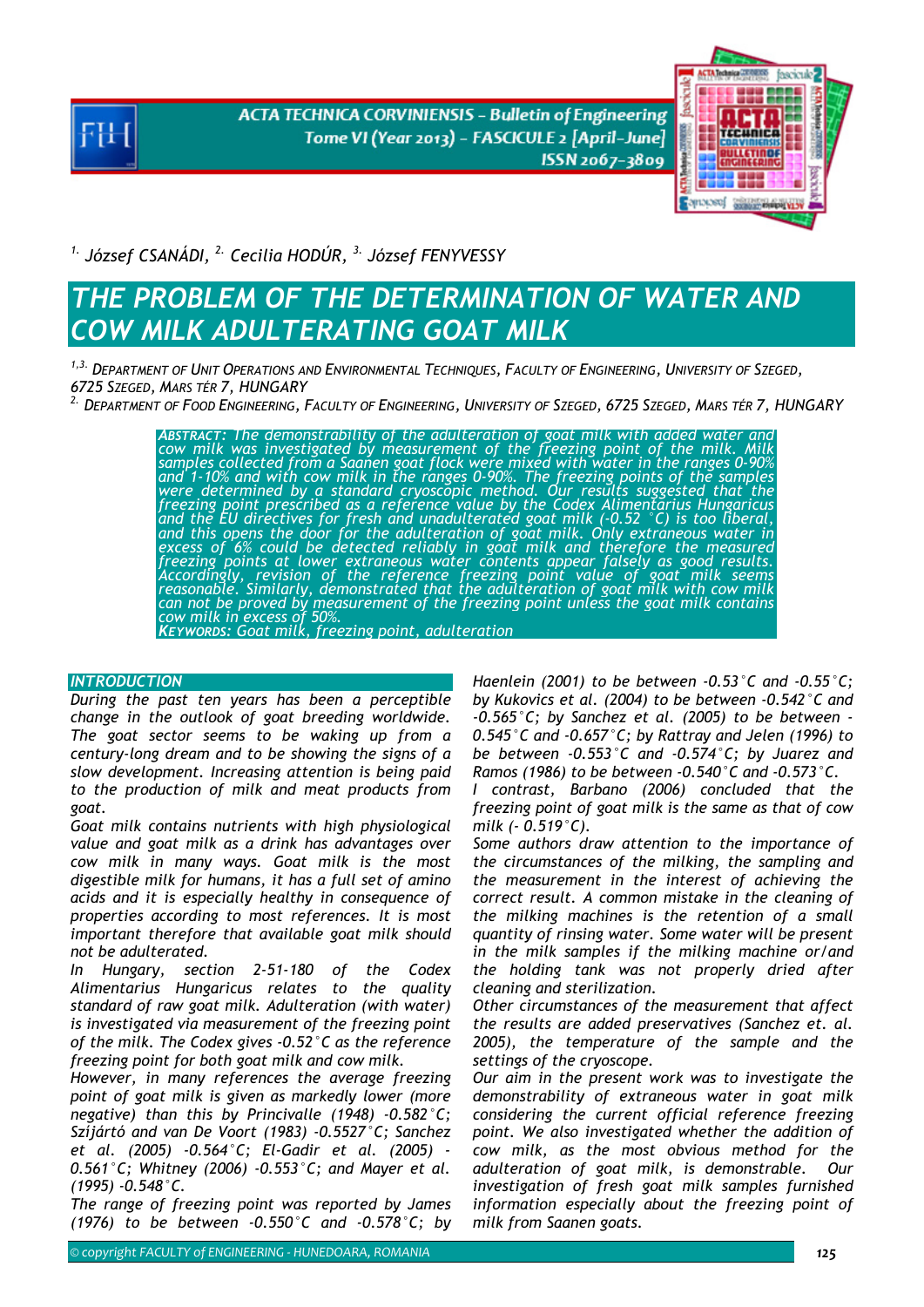#### *ACTA TECHNICA CORVINIENSIS – Bulletin of Engineering*

## *METHODS. Milk samples*

*The samples for the investigation were collected from the goat farm of the "MKF Company's (Szarvas, Hungary). One litre bulk milk samples were made by mixing the morning and the evening milk from 20 Saanen goats registered in the National Registration System and stored at 5°C until the measurement. The goats were milked by hand in milking boxes during feeding. Samples were collected in 10 occasions in the period from February until the end of April.* 

*Cow milk samples for investigations of the mixing of cow milk with goat milk were also collected also from the farm of the MKF Company. The bulk milk samples were collected from regularly milked Holstein Friesian cows, and stored similarly to the goat milk samples.* 

## *Freezing point determination*

*88 goat milk samples were mixed with water, and 44 goat milk samples were mixed with cow milk in duplicate for determination of the freezing points.* 

*The freezing point measurements and the making of the calibration solutions were carried out by the IDF method as detailed in the 2nd Appendix of Section 3- 1-91/180 of the Codex Alimentarius Hungaricus. The instrument was calibrated with NaCl solutions with freezing points of -0.408°C and -0.600°C.* 

*Original cells supplied by the producers of the Cryoscope I (Gerber-Funke GMBH) were used in the measurements. The cells were first cleaned then rinsed with distilled water, dried at 105°C and cooled in a desiccator over anhydrous silica gel before use. 2.5 ml samples were added to the cells with a BIOHIT Proline automatic pipette.* 

*The measurements were carried out on the basis of the current reference freezing point (-0.52°C) and also on the basis of the mean freezing point that were determined (-0.56°C) similar to that reported by Szíjártó and Van de Voort (1983).* 

*The compositions of the original milk samples were determined with a Bentley B150 Infrared Instrument (Bently Instruments, Inc. Chaska, Minnesota 55318, USA).* 

*MS Excel was used to evaluate the results and to draw the diagrams.* 

## *Instrument settings*

*Measuring method: Plateau Temperature of cooling liquid: -6.5°C Cooling back temperature: 2.0°C Frequency of agitator: 91.5 Hz Amplitude of agitator: 42% Stirred beat: 46* 

## *RESULTS AND DISCUSSION*

*The mean composition of Saanen goat milk samples was close to that of cow milk (3.12% protein; 3.40% fat; 4.39% lactose; 12.07% total solid). We did not observe any indicative of mastitis, and the low fat content of the goat milk samples was therefore somewhat unusual.* 

*The lactose content in the goat milk samples was lower than that in the cow milk confiring published results of Posati and Orr (1976); Jennes (1980); Fenyvessy and Csanádi (1999); and Park and Haenlein (2006) but in contrast with those of Irvine (1974) and Balatoni and Ketting (1981).* 

*Evaluation of freezing points of goat milk samples The values of the freezing points of the collected cow milk samples varied between -0.5247°C and - 0.5317°C with a mean of -0.5285°C (SD = 0.0029; CV% = 0.548).* 

*These data correspond to those in recent references: Boor et al. (1998) -0.517°C; IDF BS3095 (1988) - 0.5233°C, ADAS (1999) -0.517°C (range: -0.486 - - 0.532°C); Slaghuis and Klungel (2008) -0.530°C (range: -0.463 - -0.584°C); Unger (2001) range: -0.510 - -0.53°C; Henno et al. (2008) range: -0.527 - - 0.5249°C.* 

*The freezing points of the goat milk samples varied from -0.5526°C to -0.5825°C, with a mean of - 0.5616°C (SD = 0.101, CV% = 1.798). These data correspond to those in publications which reported a lower freezing point of goat milk as compared with the freezing point of cow milk.* 

*Adulteration of goat milk with cow milk* 

*In our preliminary research we found that the freezing point of goat milk changes to an appreciable extent only when is added in a considerable quantity; we therefore report now only results on samples to which cow milk was added 10% steps up to 90%.* 



*Figure 1. Influence of added cow milk on the freezing point of goat milk* 

*As we expected, we observed a close linear correlation (R<sup>2</sup> =0.997) between the quantity of cow milk added and the change in the freezing point (Figure 1). The freezing point of the milk increased in parallel with the increase of the amount of added cow milk.* 

*If the average freezing point value cited in the literature (-0.56°C) as the basic freezing point of the unadulterated goat milk was used as a reference value, the adulteration with cow milk could demonstrate only in the samples that contained more than 17-18% cow milk.* 

*Thus, we proved that only very large-scale adulteration with cow milk is demonstrable with this method, but even then only if we have a correct reference freezing point. Accordingly, other methods were devised for the demonstration of the adulteration of goat milk with cow milk, based on determination of the protein fractions in the milk.*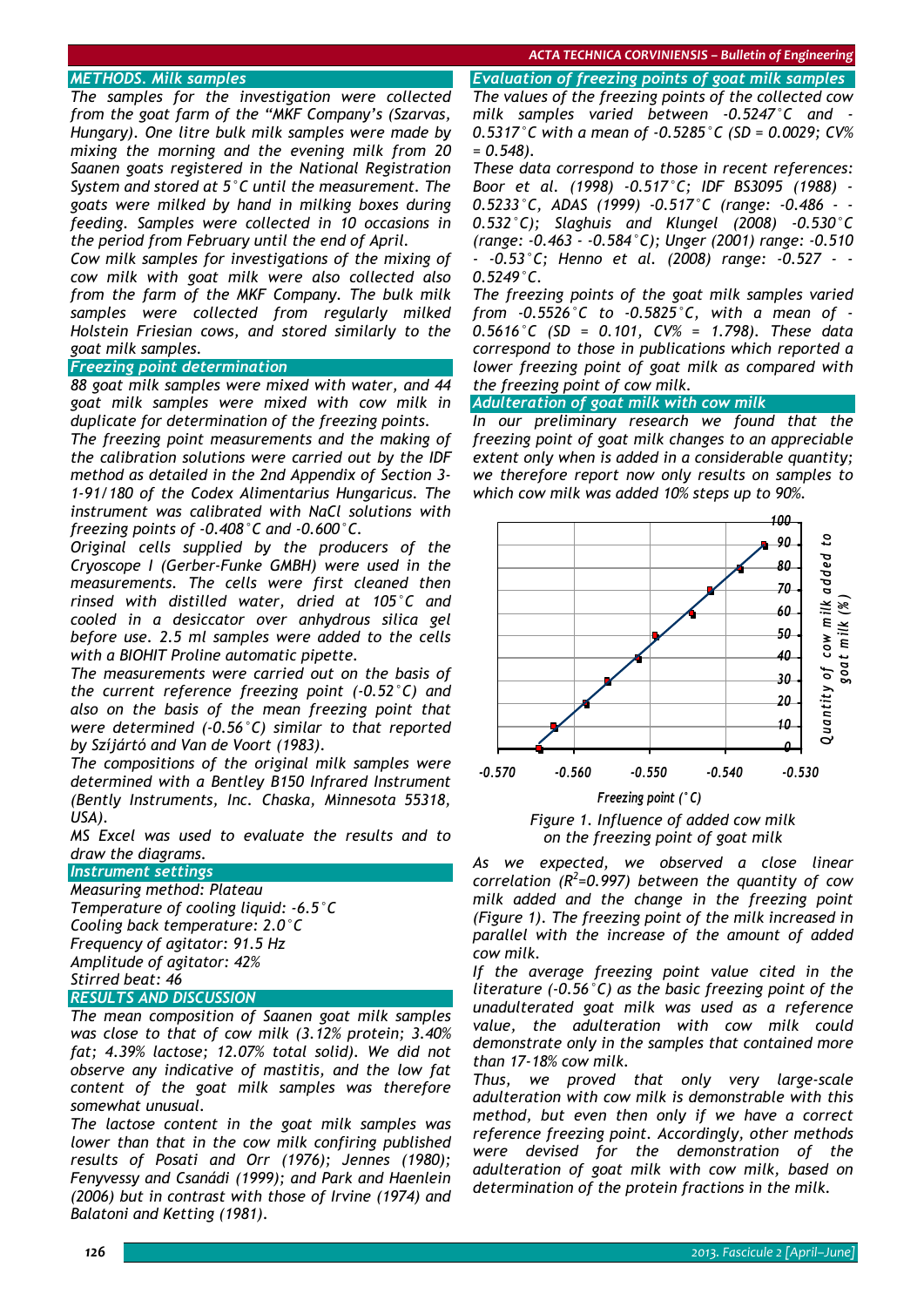#### *Adulteration of goat milk with water*

*Inasmuch as the freezing point of water is markedly higher than that of goat milk, the addition of water in 10% steps up to 90% gave freezing points which unequivocally indicated the added water in the goat milk. As expected, the freezing point of goat milk was to a noteworthy extent by the added water, and the current reference value (-0.52°C) was exceeded even when only 10% of water was added.* 

*The close linear correlation between the freezing point and the quantity of added water (Fig. 2.) indicated a 0.01°C increase in freezing point for every 1.78% of water added to the goat milk. Alternatively, every 1.0% of added water increases the freezing point of goat milk by 0.0047°C.* 





*Our data closely resemble those reported by Balatoni (1978) and Advanced Instruments (1995): every 0.01°C freezing point increase corresponds to 1.82- 1.90% added water, i.e. each 1.0% of added water increases the freezing point by 0.005°C.* 



*Figure 3. The effect of added water on the freezing point of goat milk (Range of the added water: 0-10%)* 

*Collected data differ a little from those of Unger (2001), who suggested that a 0.01% freezing point increase corresponds to 2.0% added water in the milk.* 

*Such a wide range of adulteration is not probable in practice and we therefore repeated the investigations within the range 0.0-10.0%. These results are demonstrated in Figure 3.* 

*A close linear correlation was again found between the level of adulteration and the freezing point of the milk samples containing these lower quantities of water. According to expectations, the regression coefficient was slightly better than in the previous experiment and 1.71% of added water was found to change the freezing point by 0.01°C in this experiment.* 

*It should be noted that the samples containing less than 6.0% of would have been classified as "unadulterated" if the current reference value (- 0.52°C) had been used.* 

*There were differences between our and the literature data as concerns the changes in freezing point caused by addition of fixed quantities of water. The results reported by Balatoni (1976), Advanced Instruments (1995) and Unger (2001) refer to cow milk, but the good level of accordance indicates that the increase in the freezing point of goat milk in consequence of the addition of is similar to that for cow milk.* 

*Insofar as the adulteration of goat milk with water is demonstrable by measurement of the freezing point, the question arises as to how the correctness of the reference value affects the conclusion concerning the quantity of water added to the goat milk.* 

*Dependence of accuracy on the reference value* 

*When the current reference value was used, we found that the determination of the extent of adulteration was correct only if the goat milk contained more than 40% of added water (Table 1) The imprecision of the results in the low ranges did not allow determination of the real quantity of added water.* 

*Table 1. Accuracy of determination of water added to goat milk (n: 5; reference value: -0.52°C)* 

| Quantity of<br>added water<br>$(\%)$ | Mean of<br>measured<br>values | SD   | CV(%) |
|--------------------------------------|-------------------------------|------|-------|
|                                      | 0.00                          | 0.00 | 0.00  |
| 10                                   | 6.04                          | 1.13 | 18.64 |
| 20                                   | 17.82                         | 1.05 | 5.88  |
| 30                                   | 28.64                         | 0.91 | 3.17  |
| 40                                   | 39.37                         | 0.76 | 1.94  |
| 50                                   | 49.69                         | 0.67 | 1.35  |
| 60                                   | 59.72                         | 0.56 | 0.93  |
| 70                                   | 69.53                         | 0.55 | 0.79  |
| 80                                   | 79.13                         | 0.81 | 1.03  |
| 90                                   | 88.3                          | 0.90 | 1.02  |

*A high quantity of added water in goat milk can easily be demonstrated by other means (sensory analysis, composition, density, or Ld°), and we therefore investigated adulteration with smaller quantities of added water.*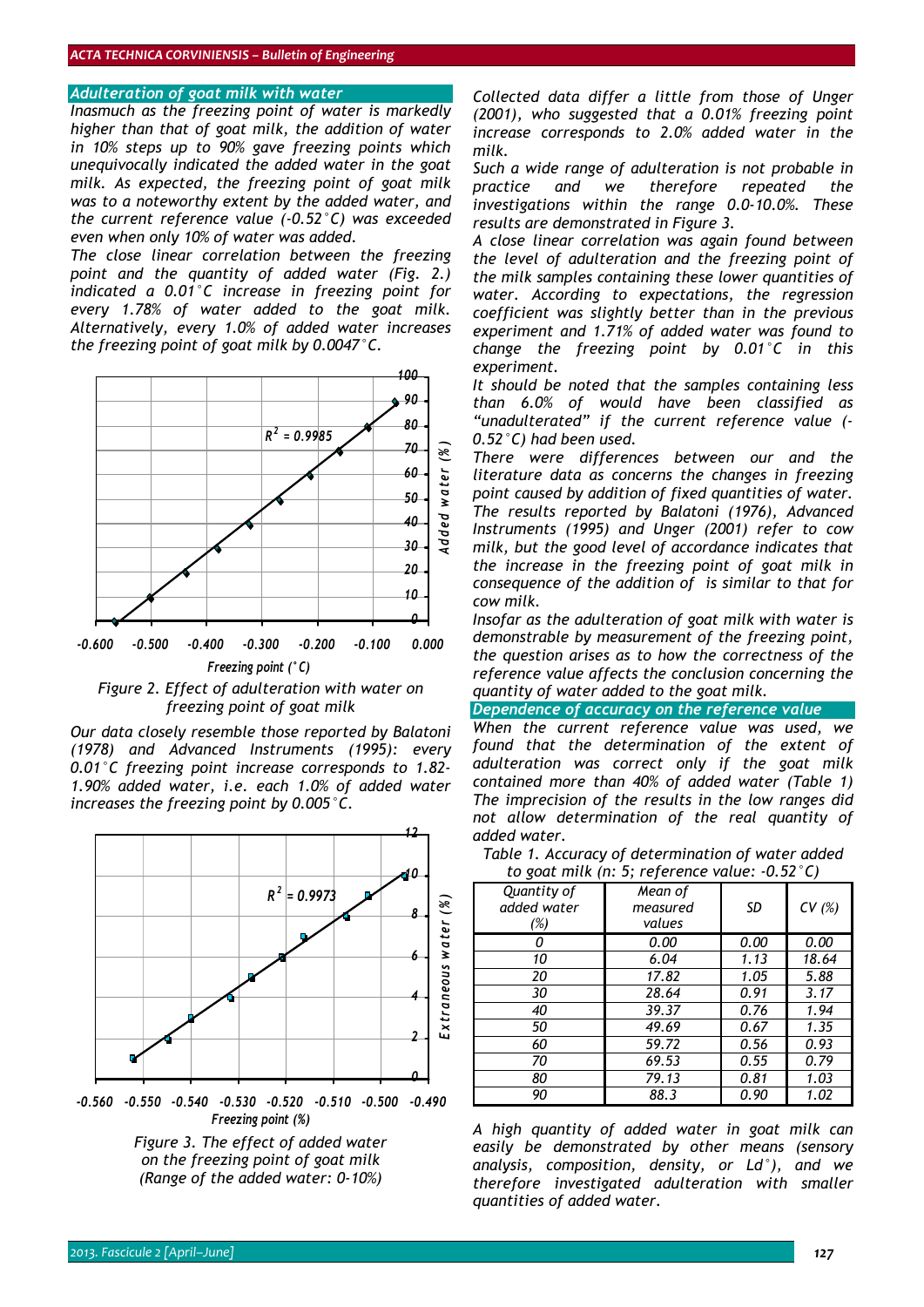*The results proved that, when the current reference value is used, determine of the degree of adulteration with less than 7.0% added water is impossible (Figure 4). We found an imprecision of ~ 6-7% relative to data when the correct freezing point was used.* 

*Since the classification requirements do not prescribe other examinations for the determination of such adulteration, the criterion "corresponds to the natural composition" is not sufficient for verification of the lack of adulteration.* 





*As the quantities of the milk components decrease in a similar ratio (%) as the added quantity of water increased, possible changes in composition of these components do not prove adulteration. For instance, 10% added water decreases the fat content from 4.0% only to ~3.6%.* 

*Thus the current reference value can not be regarded as trustworthy, and this gives a possibility for adulteration even 6-7% water without the danger of detection.* 



*We presumed that precise demonstration of the level of adulteration would become possible only trough use of a well-chosen reference value. Accordingly, we repeated the examinations, but with the mean freezing point of the original goat milk samples as reference value. These experiments led to very auspicious results (Figure 5).* 

*The mean of the differences of the measured values from the real quantities of water added was 0.049%, while the range of the difference was 0.0-0.25%; this imprecision is negligible. The results prove that real quantity of water added to goat milk can be determined with good accuracy by using a wellchosen reference value.* 

*It is important, that at the moment we can not specify a precise and correct reference value relating to the freezing point of Hungarian or European goat milk. However, the results to date clearly show that the current reference value is not sufficiently precise for quality control and particularly not for the improvement of the quality of goat milk.* 

### *CONCLUSIONS*

*Presented results demonstrate that the current reference value gives a possibility for the adulteration of goat milk in marked amount of water (up to 7%). This does not facilitate efforts to improve the quality of goat milk.* 

*The mean freezing point that we found, -0.561°C, corresponds with the published data. We confirmed the effect of the adulteration on the freezing point for goat milk samples mixed with either cow milk or water. As there was a close linear correlation between the extent of adulteration and the freezing point of milk.* 

*On the basis of our preliminary and present results and keeping the principle of graduation, we suggest a reference freezing point of -0.545°C for determination of the adulteration of goat milk. It is not possible to demonstrate the adulteration of goat milk with cow milk in any range by using the current reference value.* 

*When the instrument was adjusted to the measured mean freezing point of goat milk, only more than 16% cow milk was demonstrable. Hence, other well known methods must be used for this purpose.* 

*The selection of a correct freezing point reference value is very important in the determination of the adulteration of goat milk because an incorrect reference can lead to marked differences from the true determination of the quantity of added water. When the EU-recommended reference value is used, only more than ~ 6% added water is demonstrable in goat milk.* 

*Accordingly, there is a current need for the determination of the correct reference value of the freezing point of goat milk, which may even vary from member country to member country. This will demand a huge numbers of investigations.* 

#### *REFERENCES*

- *[1.] Advanced Instruments, 1995. Brochure: Added water and the freezing point of milk.*
- *[2.] Anonymous, 1992. Council directive 92/46/EEC of 16 July 1992, Laying down the health rules for the*